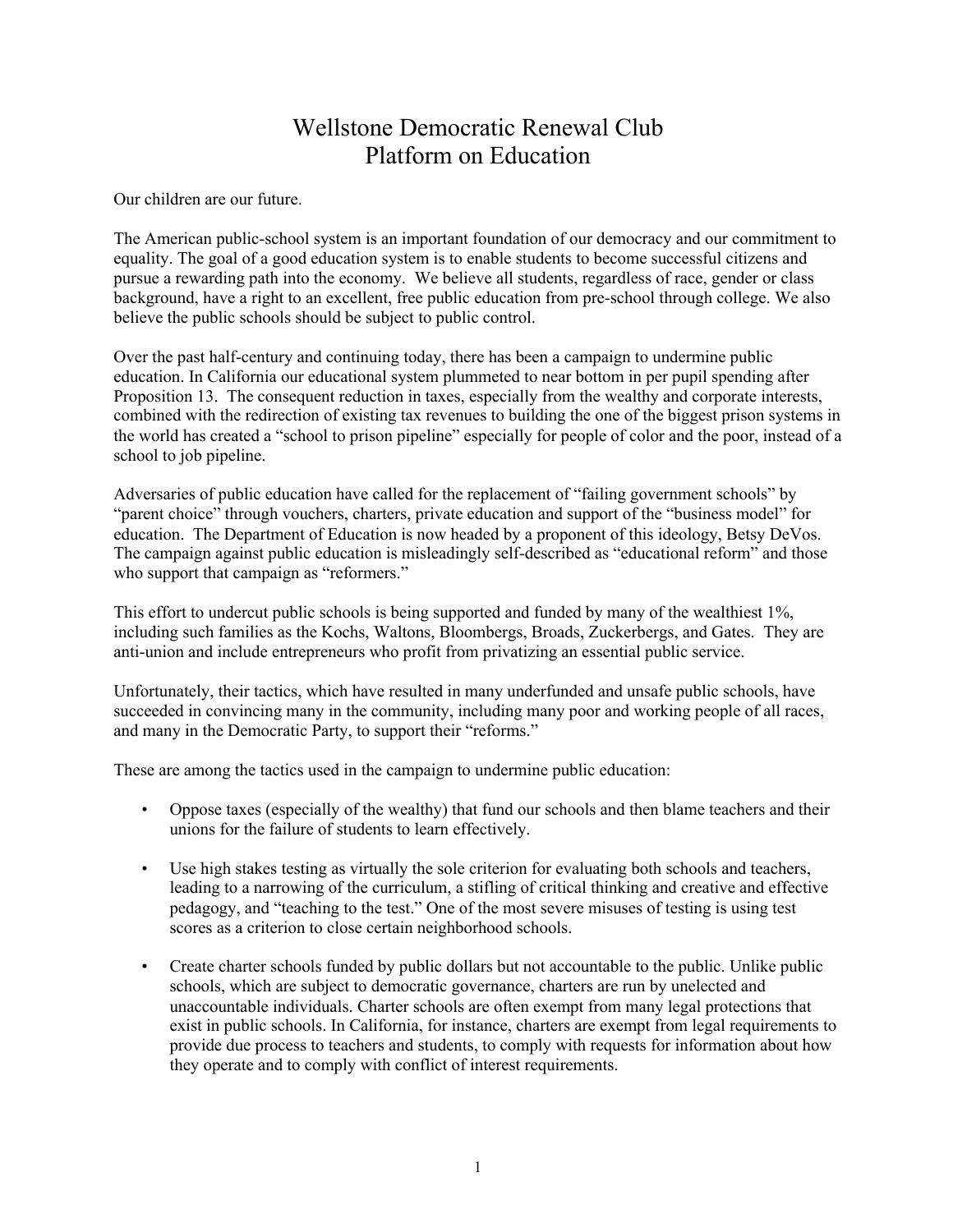- Implement vouchers, including vouchers that subsidize religious schools and other private schools.
- Spend vast sums of money, made available by many wealthy interests, to convince many parents who seek to have an alternative to the underfunded and struggling local public schools that their children will be better off if public funds are directed to private hands to control education.

Because of the unprecedented threat to public education, as outlined above, the Wellstone Democratic Renewal Club will endorse candidates and elected leaders if they support the following policies:

- 1. Increase state, as well as federal, resource allocations to our public schools. In California this means, at the very least, closure of the Proposition 13 corporate loopholes, if not repeal of the entire law, as well as adopting a fair taxation system which makes the wealthy pay their fair share. Make California #1 in the financial support for education again.
- 2. Challenge the transfer of public funds into private hands, which is the effect of the charter school (and voucher) movement.
- 3. Provide ample economic and social resources to those schools and school districts that are most in need. Give priority to the educational needs of communities of color, which have been subject to historical discriminatory practices, and communities of the poor and unemployed:
	- a. Do not close neighborhood schools that can be improved and whose closure will harm the communities served unless a greater harm to society outweighs the local harm.
	- b. Staff every classroom with a fully qualified teacher.
	- c. Support "wrap around" services (e.g. health services, counseling, community centers) being provided at school sites, especially in underserved communities.
	- d. Support public pre-schools, adult schools and colleges.
- 4. Expand democratic control over public schools:
	- a. Oppose any school charter that renders a school no longer subject to democratic, public governance.
	- b. Subject all charter schools to the same "sunshine" laws that govern all public institutions in California.
- 5. Ensure that students' due process rights regarding discipline, suspension and expulsion are protected at charter schools.
- 6. Reduce or, if possible, eliminate private profiting from public education:
	- a. Enact laws to ensure that school board members, founders and administrators of charter schools do not have conflicts of interest (e.g. an economic share in a school; business relationships with publishing and technology companies).
	- b. Carefully scrutinize whether online/virtual education is the best educational alternative especially when proposed by those with vested interests.
- 7. Oppose business models of education:
	- a. Encourage collaborative educational efforts; move away from hierarchical and competitive models of education.